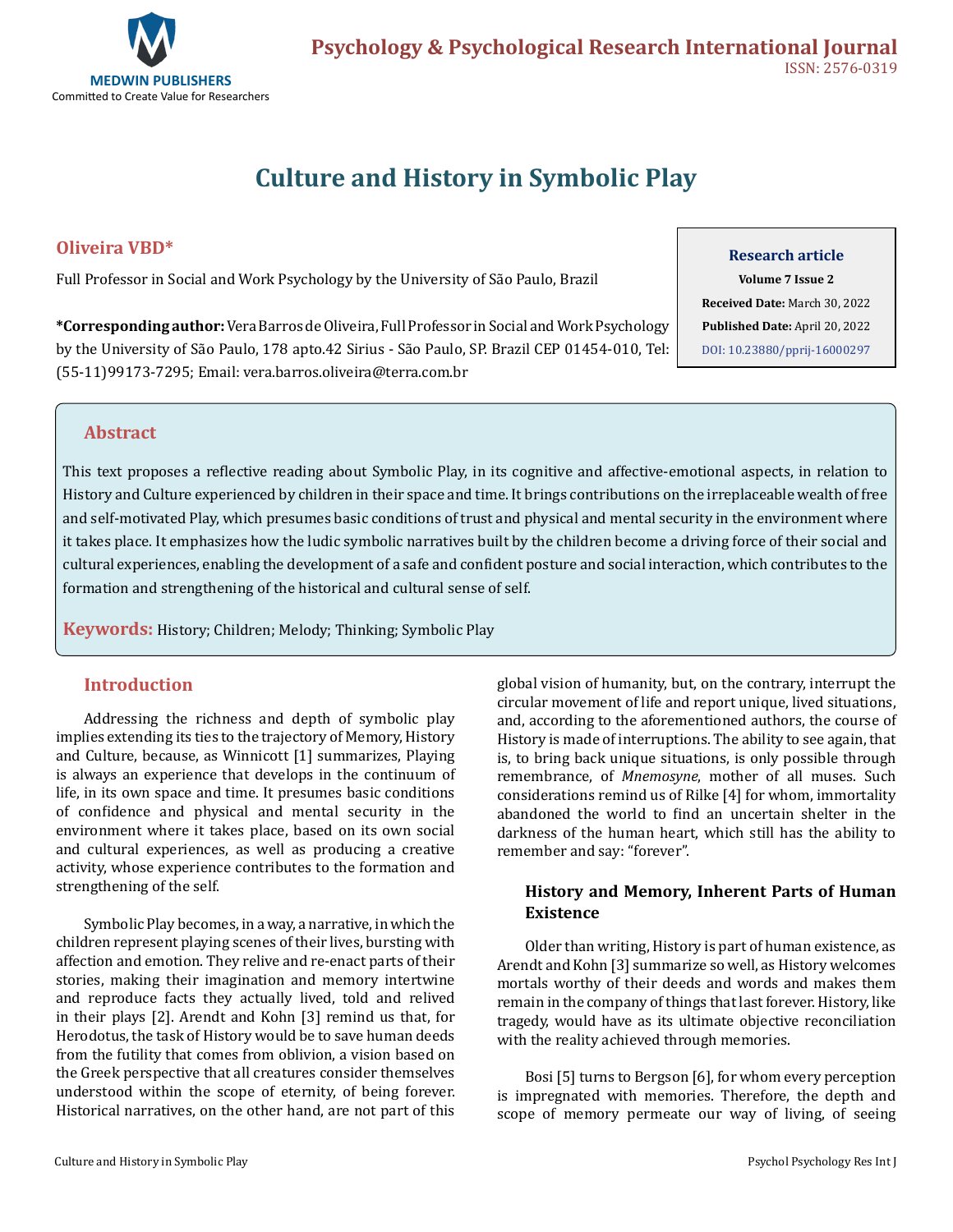the world. By bringing the past to the present, memory, according to Catroga [7], also gives us the possibility of envisioning the future, of not being corroded by time. This temporal re-presentification is associated with our ability to associate the time lived with the space lived, forming a dynamic semantic field, which guarantees its symbolic duration. For the author, remembering means re-presenting, com-memorating (remembering again), and it is an essential factor in the construction of the self-other identity, a dialogic relationship, represented by the biblical expression Zakhor, "You will remember". Catroga mentions Walter Benjamin [8,9], according to Cagnebin's view [10], for whom memory is inseparable from the historical condition of man and, in this way, it also becomes projective.

Bergson, in his masterful "Matière et Memoire" [6], reminds us that memories seem real, they imitate perception, but remain linked to the past. They transit between the present and the past, however they do not take us back to the past, unless we go to look for them there. Getting closer to sensations, memories can lead us to movement, passing to the state of present situations, felt and lived as real.

Our conscience presides over our action, clarifies our choices and sheds light on our memories, enabling them to be better organized and effective. The past, however, is not erased when it ceases to be perceived. Consciousness takes us from current experience to experience in time, updating it. The transport of memories from the past makes them a reality that extends into the present, giving continuity to what has been lived; however, it is from the present that the appeal for memories occur, responding to us, because, still according to Bergson [6,11], memory and action are intertwined and leverage themselves, and it is from the present that the appeal departs for answering us. It is the action of the body that provides them warmth and life. In the same way, memory and intelligence also evolve together in human development, and over time, conscious memory loses in extension and makes room for penetration memory, in which the memory of dreams also takes action. In this constant movement, memory and imagination actively participate together with the action.

#### **Symbolic Representation: Fundamental for Cultural Development**

The above considerations, when articulated to children's play, become relevant for a better understanding of their cognitive and affective-emotional development, since the representative mental structures, just like the others, develop in two complementary aspects: the logical and the genetic. In symbolic play, the child represents true scenes, in which, at the same time as he creates and develops them, he does so based on his mental organization, dynamically associated with his memory of what was lived, his historical-cultural moment, full of affection and emotion [2].

Kroeber [12], analyzing the nature of culture, considers that every history aims at a reconstitution, when interpreting the past, in order to seek to integrate the lived situations in a phenomenal cursive context, instead of treating them analytically. He considers that, when formulating a culture, the definition of patterns, configurations or *Gestalten* seems to be the most advisable, and its values become essential. Truly evolutionary Biology advocates the interaction between structural and historical cultural context and organic phenomena. It reminds us that Anthropology for decades has sought to establish possible historical patterns of mental organization and value systems in their relations with the reading of Psychology, aiming to elucidate how such patterns change and/or alternate, with the contribution of memory, in its structural and functional historical conversion, in its patterns of organization and in its systems of values, patterns that originate in its historical depth, and that, at times, alternate.

A cursive historical reading, in which the past and the future are intertwined and acquire a common meaning, was an achievement of humanity because, as Eliade [13] reminds us in his myth of the eternal return, profane time does not yet exist for the archaic man, who still lives in mythical time, with no past and no future. Supported by the archetype of eternal repetition, he imbues his gestures with rituals when he goes to fight, hunt, fish or play. His conquests, victories and new possessions only acquire validity for him when consecrated through symbolic rituals, which have the sacred power to make the lived last forever.

As Malinowski [14] reminds us in a complementary way, primitive man is already able to observe and think about his lived context, he already has rudiments of methodical systems of knowledge, which he remembers integrated in his communication, in his language. In the same way, he is already able to draw maps in the sand, indicate locations, plan expeditions and large tribal journeys. To this end, he uses material mnemonic resources, such as sticks, leaves and stones, to remember the paths. Such findings lead us to conclude the precocity of his rational, temporal and spatial domain, based on the experienced reality, beyond the sacred zone of primordial times.

Life in society, like any culture, needs internal conditions, of a psychic character, as well as external ones, as highlighted by Birket-Smith [15]. Society, the basis of every culture, is based on tendencies and instincts, of which the gregarious instinct emphasizes, the foundation of feelings of union and altruism, family and social, qualities that, together, benefit the development of a culture. Playing, sometimes considered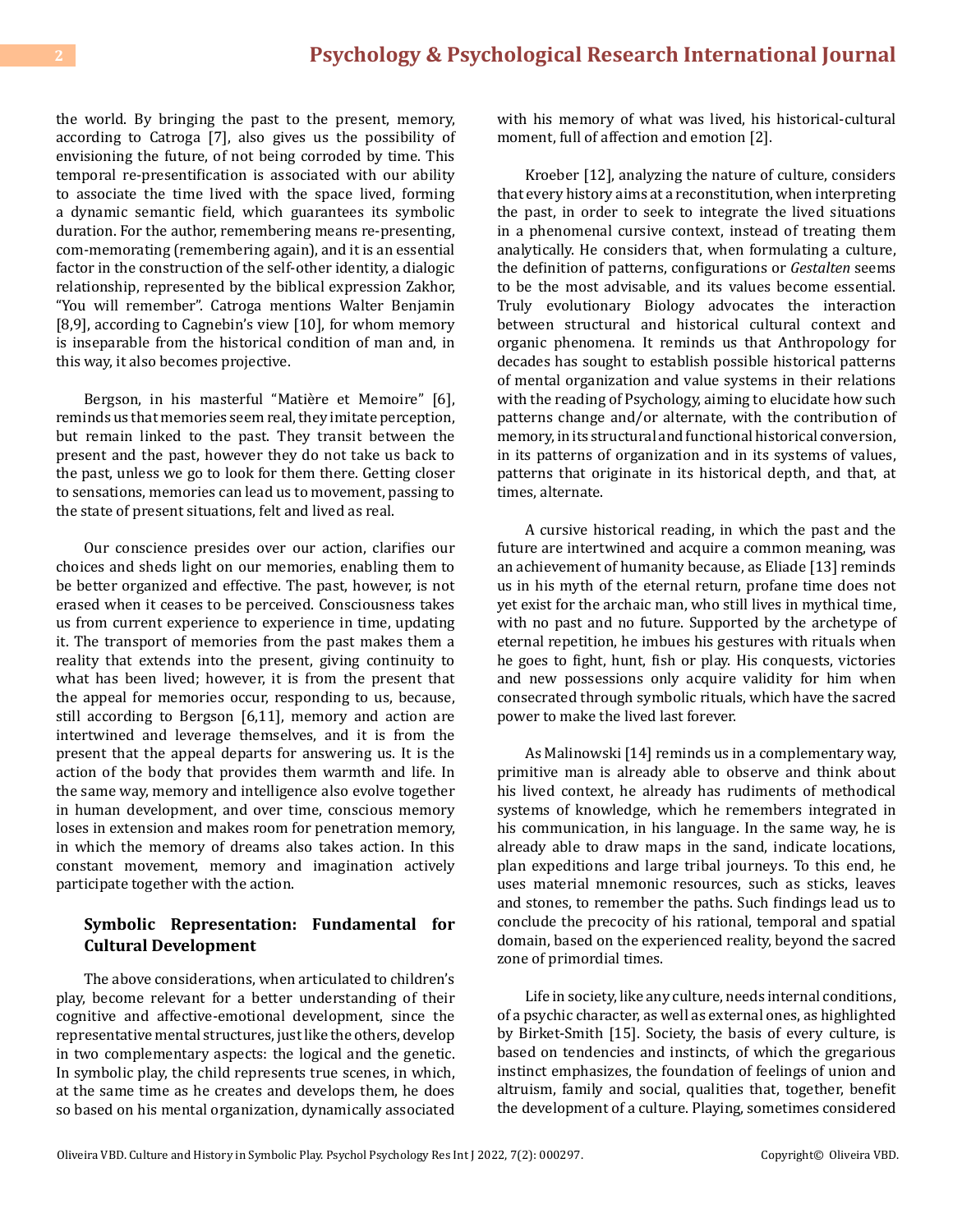something superficial, has, however, increasingly ensured its historical, educational and social value, and even Ethnology has revalued its relevance in the evolution of culture. In addition, he considers that games and playing have been considered not only as factors that unite people and as promoters of order and discipline, but also of profound influence in the fields of science, art and language.

Huizinga [16], when analyzing the nature and meaning of the Game as a cultural phenomenon, initially reminds us that Psychology and Physiology seek to explain the great significance between animals and humans, in their different stages of life. He points out, however, that although there are still great divergences regarding the definition of its biological function, there is a consensus that there is a kind of biological purpose in the act of playing/gaming. He even reminds us that its aesthetic and entertaining aspects are highlighted by most authors. Despite not having a single concept that defines it, the existence of the game is undeniable, as he reminds us, since, by recognizing it, we forcibly perceive its immaterial nature, since it predates even primitive cultures, from their earliest origins. The author considers Game as a specific form of activity with a social function, becoming itself as one of the main bases of civilization. As he points out, the game has always been a voluntary activity, however, since its beginning; it has not been part of daily life, being considered by humanity precisely as an escape, an interval from everyday life, reserved for a temporary sphere with its own direction. And, perhaps for this reason, even without being guided on how and when to play, children know perfectly well when they are playing and feel a physical and mental need that they need to play freely in order to maintain their health, and, above all, they feel a great, genuine and contagious pleasure in doing so. This finding, this author, for years and years, as a psychologist had the opportunity to verify, enabling and interpreting the symbolic play created freely by the child as his main lever of physical and mental organization, his most precious asset to enjoy living and living together [2].

Rule games, when transmitted historically, from generation to generation, become a tradition, as Huizinga [16] points out, in which repetition and innovation coexist, according to the time and place where they take place. In their historical trajectory, however, they maintain their order, with which they are constituted, which maintains a basic balance between tension and relaxation, present in games, as well as variation and repetition, and also their possible spatial and temporal demarcations, with clear criteria of beginning, middle and end, as well as possible forms of engagement between participants and respect for the rules. Possible occurrences of tension between participants provide them an ethical and social weight, since they evaluate and judge the player besides his dexterity and strength, but also in his ethical commitment when playing, in his loyalty to the other participants, in knowing how to lose or win.

On the other hand, according to Eliade [13], some rule games can still bring with them a mysterious atmosphere, charm and secrecy, which sometimes put their laws and customs on hold, as revealed by the remaining evidence of archaic sacred games, performed in honor of a god, in which consecrated virtues, such as *time* (pronounced "teemeh", which, in short, refers to Honor and respect for the duration and passage of time) and *arete* ("areteh", which means the search of excellence, to get the most out of oneself), both present in the games, virtues that are respected, honored and valued by the players and by those who watched them. The historical development of sacred games is always cyclical, rotating according to the primordial rhythm of life, in its "creation – destruction – new creation", that is, such games at the dawn of time, already in their wisdom, favored the renewal of life that occurs with each destruction suffered in its infinite cyclic repetition, a condition for the renewal of lived history, in its sacred character.

Next, in order to try to transcribe into words all the emotion, fascination and risk of games of chance, which persist to this day, we transcribe below excerpts from "The Gambler", by Dostoyevsky [17]. The character, Alexei Ivanovich, a compulsive gambler at casino roulette, reflects: "if only you knew how fully I myself comprehend the sordidness of my present state, you would not trouble to wag your tongues at me! (...) Well, wherein lies my difficulty? It lies in the fact that by a single turn of a roulette wheel everything for me, has become changed. Yet, had things befallen otherwise, these moralists would have been among the first (yes, I feel persuaded of it) to approach me with friendly jests and congratulations. (...) What am I? I am zero - nothing. What shall I be tomorrow? I may be risen from the dead…" And, further on: "Ah, the evening when I took those seventy gulden to the gaming table was a memorable one for me" (...). "I had always had a sort of predilection, yet I lost my stake upon it. (...) selected zero—beginning by staking five gulden at a time. Twice I lost, but the third round suddenly brought up the desired coup. I could almost have died with joy."

From then on, Alexei starts winning again and again, which inexplicably happens sometimes with players. And he goes on thinking: "Ah, at such moments one forgets both oneself and one's former failures! This I had gained by risking my very life. I had dared so to risk, and behold, again I was a member of mankind!" His luck, however, would not always accompany him...

Commentators say that Dostoyevsky was inspired by his own lived experience, being a gambler himself. The fact is that he impregnates the text with so much emotion, in fact, as he always does, that makes us feel viscerally the attraction,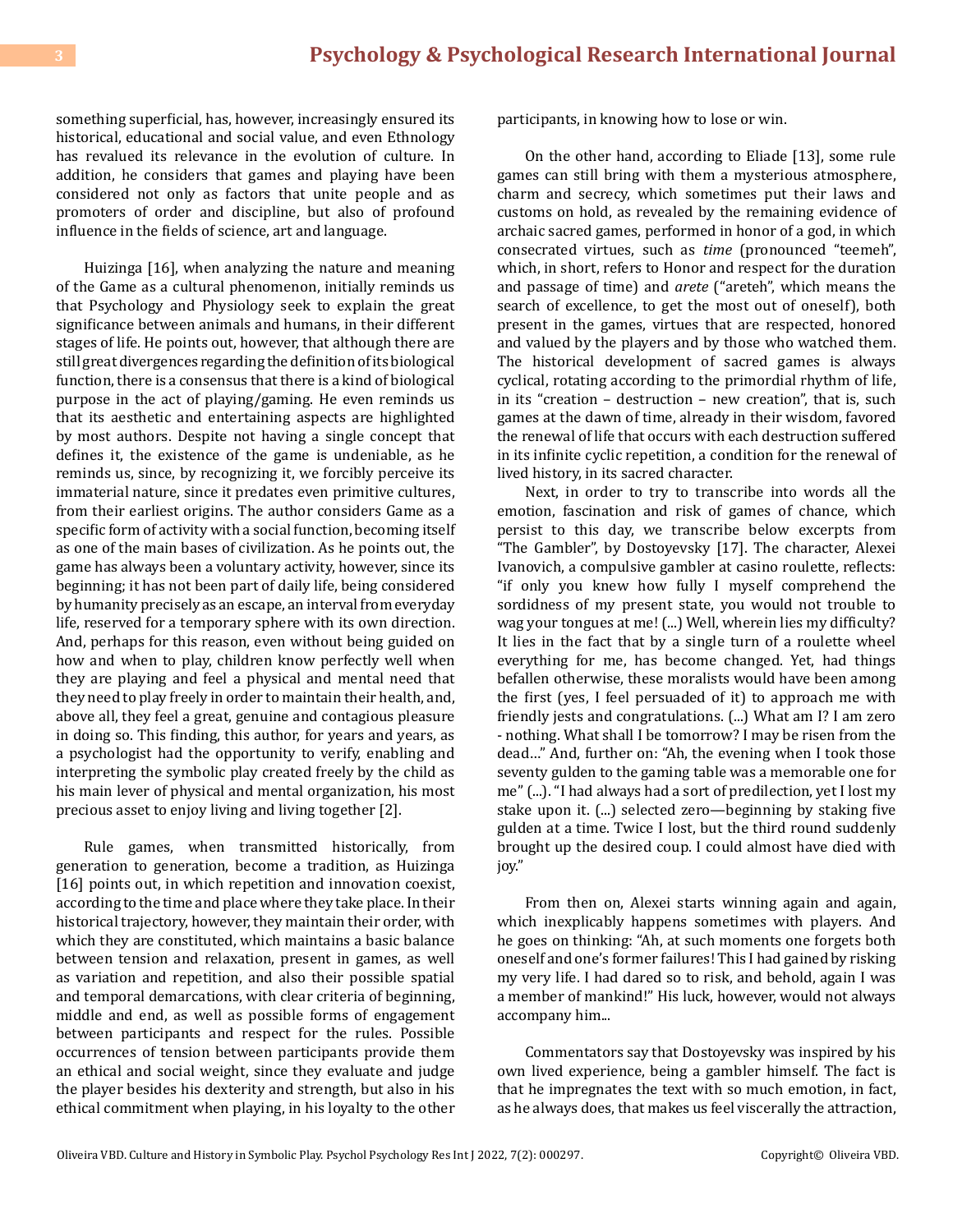the challenge, the risk and fascination of the game, so it is not by accident that it has accompanied man since its beginnings. Given the depth and complexity of the so-called games of chance, whose sample of a situation was transcribed above, the psychological literature on this theme is still current, but which has accompanied man since his beginnings.

A text that presents an analysis of psychic and socialfamily behavior from the experience of the compulsive gambler, considered pathological by the author, is developed by Omais [18]. Based on the text by Dostoyevsky, above, a situation was briefly described that evidences the fascination of the player with the number zero of Roulette in a casino. However, an article by Andrade [19] sheds light on the tiny mathematical probability of a bet on a certain number being confirmed by the spin of the roulette, since there are 37 numbers on the board and roulette (from zero to 36). However, here we also reflect on the immense emotional strength invested by the player in the belief of Luck, which sometimes, without any plausible reason, accompanies even a player in his day, a fact that has already been proven countless times and that would also deserve further research on the subject.

## **Memory and Imagination Come Together in Symbolic Play**

In symbolic play, children, in a way, also act within a field governed by memory and imagination, in which their desires, fears, dreams and fantasies interact. The exhaustive repetition of a certain theme already signals the risk of acting compulsively, of not trusting themselves and feeling as if forced to repeat, over and over again, a certain action, which would protect them from greater damage, generated by an unknown guilt; acting like a robot programmed by forces beyond their control, and which therefore indicate the need for psychological support. However, it is important to remember that sensory-motor or even symbolic play, alone or in groups, preferably outdoors, with the possible use of water, sand or modeling clay, in a quiet environment, also provides the children a great sense of well-being and promotes their freedom to act without guilt, to trust themselves. Respecting a child's play implies not wanting to supervise, guide or direct him. Also, it is not advisable to ask him what he played with, as this is a child's private matter and must be respected. Most important, perhaps, is to give him time to play, with comfortable clothes that can get dirty, as well as, discreetly, observe if when he finishes playing, he starts to present a more relaxed and happier aspect, and, if he wants to speak, listen carefully but without converting this listening into an inquiry.

Playing, alone or in a group, allows the expression of emotions lived and stored in their memory, many of which

need to be remembered and relived, including through playing, in order to be better elaborated. As Chateau [20] points out, in his great richness and versatility, Playing is an inherent part of our self-affirmation as a person, contributing to the updating and development of our potential, autonomy and creativity, as well as our awareness of reality, in search for our deepest, most lived and meaningful Self.

When playing scenes from his life, the child, an inherent part of the culture and the historical moment to whom he belongs, combines his way of thinking and feeling, his memory and his imagination, supported by the security that gives him the pleasure and confidence which supports him to tell, narrate playfully, through symbolic means, what he thinks, what he feels in his deepest depths. The ludic symbolic narrative differs from the narrative based strictly on memory, since it does not have the effective and conscious participation of the imagination. Regarding the structural basis, however, no significant differences are observed, since, in both, the elements can be basically classified into: plot (occurrence of events or facts); people (real beings or fictional characters); the place where the facts take place (environment or space) and the narrator (who tells the story and talks about his feelings about it), according to Faraco [21].

In symbolic play, the child, by combining his imagination with his memory, makes the represented people act and speak according to what they think and feel in the situation, as well as, according to the child's perception, when reproducing scenes he witnessed, as he saw them, understood and felt them. A ludic symbolic narrative can refer to different subjects and plots, but it always represents the lived history, including the child who has marked sensorimotor problems [22]. It is the child who is the author, it is he who chooses *what* and *how* he will narrate in his symbolic play, that is, he will choose its content and form. The characters in his narratives, whether real or imaginary, have emotions and feelings, as well as attitudes, speeches, postures and actions. The child, when playing make-believe (as symbolic play is also called), his body and facial language reinforce the context of the situation, as well as enhance feelings, postures and speeches of the people represented, in their way of acting and being, in the way the child perceived them and recorded in his memory [2].

According to Ricoeur [23], a narrative does not aim to abolish the temporality of what happened, but to deepen it. It preserves the dramatic unity that characterizes the narrated action, maintaining its form as a whole, with a beginning, middle and end, linked in a causal chain, which composes its plot. The structure of a narrative forms then a totality, which is supported by the internal relationship of the action in its sense, in its meaning, in its dramatic unity. To understand a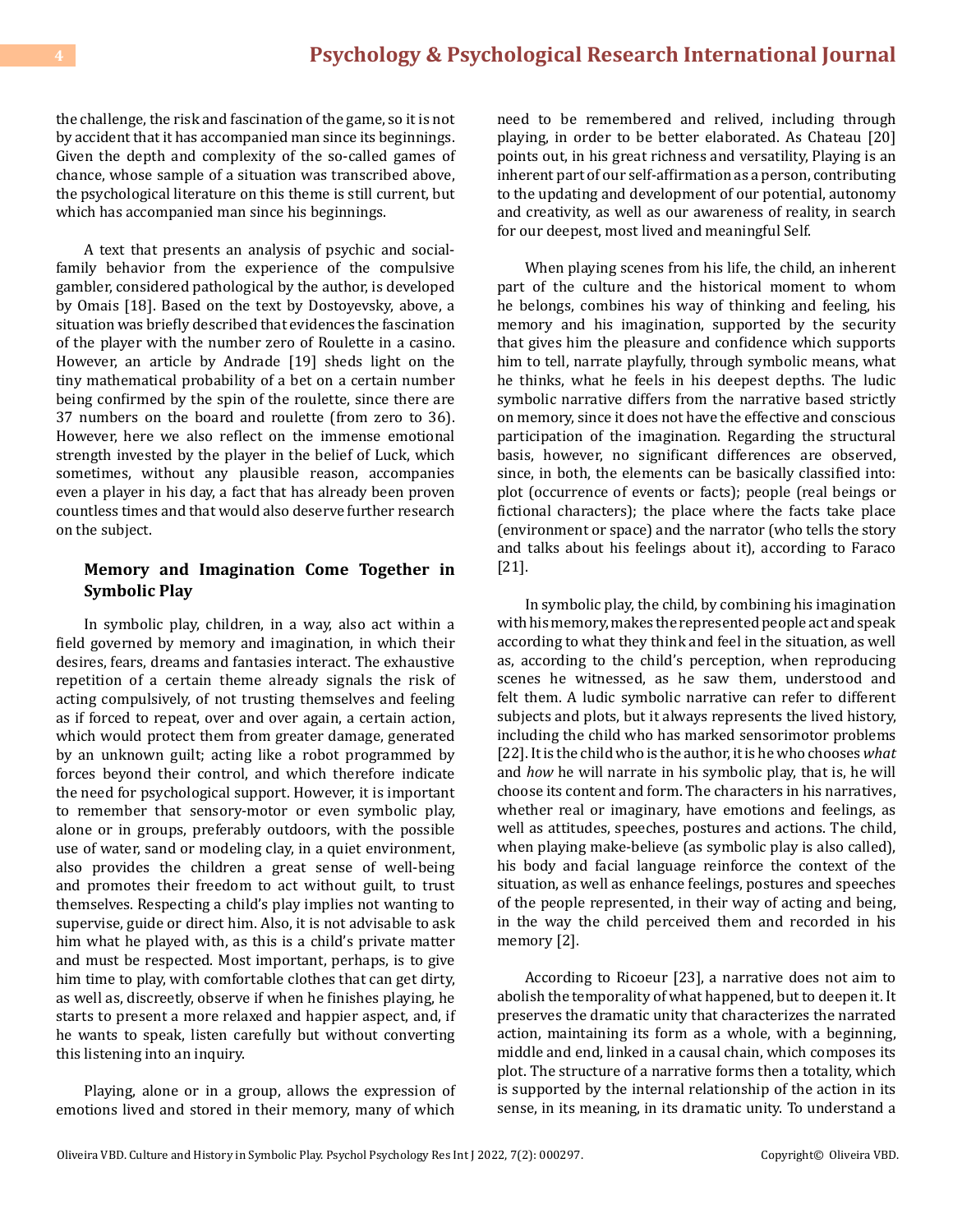narrated story is to understand at the same time the language "of what happened", as well as the culture and historical time of the represented situation, which is preserved precisely through its narrative and is inserted in the person's history, in the cultural tradition he lived.

#### **Historical Narrative and Fictional Narrative**

The historical narrative, in turn, differs from the fictional narrative, in which the configuring act is an operation of the imagination, and the historical narrative is a true narrative, which seeks to remain faithful to the action that occurred, and, on the other hand, the fictional narrative also introduces the imaginary. Both, however, introduce emotions, according to Ricoeur [24], an author who even mentions Aristotle for whom *Pathos* (feeling) becomes an ingredient that is part of the imitation, or representation of *Praxis*, of the lived experience. The pleasure of imitation or representation would be supposed to learn from what has been lived, to conclude, to recognize its form and to reproduce, since, through imitation, the reproduced events often acquire new light, are clarified and become intelligible.

The historical narrative addresses the different ways of inhabiting the world. Still according to Ricoeur, there are several structural approaches to historical narratives in relation to the issue of the time lived, which distinguish them from achronicity, that is, from the absence of respect for the course of time, in fictional narrative. The author also mentions the reflexive dimension of historical narratives, which distinguish the time of telling from the time of things told, that is, the refiguration of the lived, which he calls "The world of the work". Regarding such considerations, it is believed that a certain parallel can be drawn between the historical narrative and the symbolic play, since the child represents what he has lived through a ludic narrative. In short, they would be temporal ways of inhabiting the world. Ricoeur, when approaching the understanding of narrative in its epistemological order, suggests that the paradigm of order characteristic of tragedy could be applied to narrative, since the dramatic unit is characterized precisely by a single action, which forms a totality with a beginning, middle and end, united by a causal chain, the intrigue of tragedy being a model of this structural agreement.

Also, for Redfield [25], the pleasure of imitation and representation suppose learning from the past. Lived events, when represented, often become more intelligible. And here, it can be observed that, in the same way, the child, when imitating a situation through symbolic play, playing, may be able to understand it better.

When imitating a situation, the child does so in an articulated and meaningful way related to the experience,

using the richness of his ludic or graphic representations. The plot of a symbolic game includes an order that makes it form a totality, with a causal chain. This structure is based on the internal relationship of the action, in its sense. Through this structuring, when composing a symbolic game, the child makes it possible for his ludic representation to become intelligible, and sometimes it represents actions actually lived, which caused him strong emotions.

When dealing with the configuration of time in fictional narrative, Ricoeur [24] emphasizes that the historical narrative differs from the fictional narrative, since the configuring act in fiction is an operation of the imagination, in which convergences and divergences regarding occurred facts coexist, while the historical narrative seeks to be faithful to what actually happened. And here, at the same time, the great richness and challenge of the symbolic play of the child can be seen, who intimately and dynamically articulates his life story to his imagination, by creating a symbolic play based on what he has lived and will come to represent it with all his heart.

On the other hand, still according to Ricoeur, the question of time in fictional narrative acquires a new approach, as far as narrative semiotics manages to provide an *achronic* status to the deep structures of the narrative, disclosing new questions, opened in an original dimension, more reflective one. When transposing considerations related to the textual world, from History to Symbolic Play, it is verified that this is also a narrative representation of the experience, made by the child. Temporal ways of inhabiting the world, if on the one hand, they remain imaginary as long as, in the reality of the here and now, they exist only in the text or in play, on the other hand, they become a "kind of immanence", that is, they are inseparable from the lived experience and allow it to be recalled.

The stream of consciousness in a text by Virginia Wolf that addresses the diversity of levels of consciousness, which comprise the living force of unformulated desires and the evanescent and developing character of affective formations, leads Ricoeur to question the possibility of talking about the unity of the plot in the narrative, since the abyssal depth of human consciousness defies language to bring them together and give them form. It reminds us, however, that the unfolding of the narrative is the field of action, with the complexity of life, in its moral, ethical and affective-emotional aspects, in its constant transformations. This reflection leads us to value the strength of the children's ludic narrative, which prepares them since then to live and deal with their feelings and emotions, which, in adolescence, will have a new and great resurgence and impact, and so will need a resilient emotional mental structuring.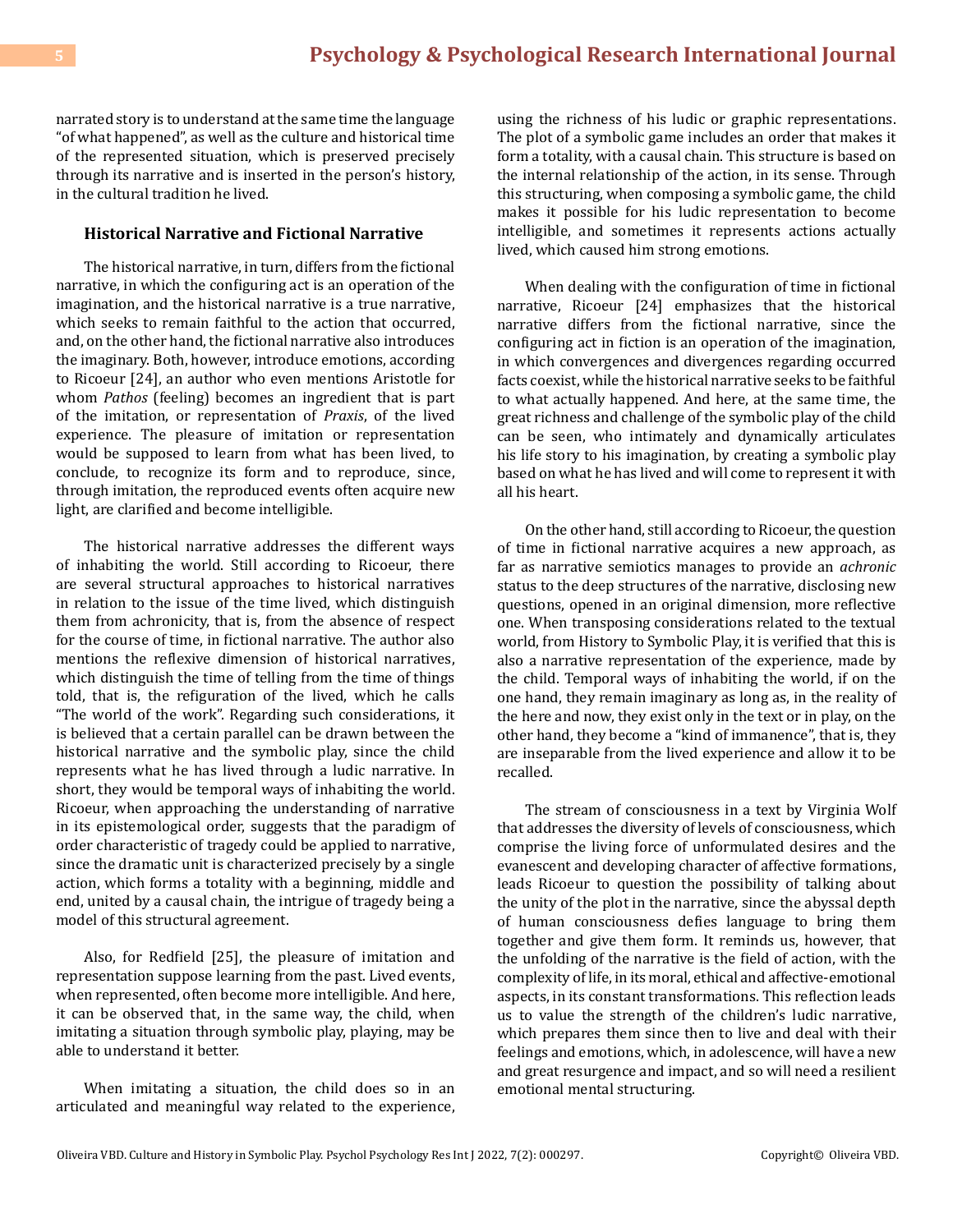Every narrative presupposes, in principle, a configuration, including a temporal one, in which the past can be seen as a source of order. On the other hand, entering the field of fiction, by breaking with real time, makes it possible to create personal temporal measures. The narrative function, however, is part of human nature, in its most varied forms and will not disappear, since cultures are built precisely through narratives, as Ricoeur [24] concludes. Present in hundreds of ethnic cultures, identified by Cultural Anthropology, where different forms of narrative expression are found, such as oral, written, plastic, graphic and gestural, to which we would include the ludic ones. All of them, however, are built, maintained and expressed by conserving their internal structural forms, which coordinates and gives a meaning to their most varied units. In the same way as a Discourse, a narrative maintains its internal organization, which keeps a sequence and makes it understandable and capable of being represented in the most varied ways.

This finding also takes us back to Roland Barthes [26] who, when dealing with the identity between language and literature, fertile fields of narratives, emphasizes in both their organic character, which, through their complex underlying organization, manage to express thoughts and emotions in a configurative way, that is, forming totalities full of meanings. For the author, narrating is already reflecting on.

Narratives sometimes combine the lived historical time with the imagined time, a conjunction that is very present in the child's Symbolic Play that narrates a situation representing it in its play. By not being subject to the impositions of chronological time, symbolic play has a positive counterpart, since it allows for variations in situations created by the child's imagination, when playing, which can be applied to the central theme of the ludic representation.

The representation of the past is not observable, but memorable, as Ricoeur [27] clarifies, and the reconstructions of lived history are like a *vis-à-vis, an encounter between the present and the past*. The fictitious temporal experience, which characterizes the symbolic play, makes this encounter possible, as well as, in this way, it marks the opening out of its time, as well as, to the world of the other, openings that are possible thanks to the intersection of history with fiction, which allows a new interpretation of what was lived in reality.

The narrative of what is lived through its representation, which can be carried out through symbolic play, makes it possible to expand knowledge about oneself. Reflecting on the past and by being affected by it also supposes having a future perspective, with a possible horizon of expectations. Symbolic play can be seen precisely as an instrument for exploring the occurrences and temporal variations experienced in the present and in the past, as well as expectations and dreams

related to the future. In other words, it controls an extremely rich fabric, colored by feelings and emotions, desires and frustrations, enabling its dynamic cohesion through the child's memory and imagination with his time lived and to be lived. In the case of symbolic play, the fictitious temporal experience created when playing makes it possible to open up outside one's own time, as well as into the world of the other. With the internal structure of a representation, it begins and develops in a personal, intentional and original way. The author also reminds us that the mediation of the body in the connection of the present with the experiences lived in the past, retrieved from memory, is fundamental.

#### **Health Psychology and Play**

Such considerations are extremely important in the theoretical reading of symbolic play, since it emerges little by little, grounded and fed by the sensorimotor activity of the child's body, a thesis according to which it is the child's development in its interaction initiated via the body with the environment that, in its large scale, will enable the emergence of symbolic manifestations, including language and make-believe play, relevant to Health.

 A book organized by Pais Ribeiro [28] sought to establish the relationship between Health, Quality of Life and Wellbeing, establishing the link between health promotion and disease prevention, emphasizing that agile communication between Health systems and Psychology is essential, including for people to adhere to treatment. In short, it finds out that the effective support of Health bodies in constant contact with Psychology, as well as the preservation whenever possible of autonomy and freedom of expression, verbal and ludic by the children, are vital foundations of the process of conservation and maintenance of their health.

Body memory supports and accompanies historical, symbolic memory. The child, when narrating situations experienced while playing, does it so with plenty of affection and emotion and, in a way, it can be seen as a historical narrative. It enables the child to somehow relive his past and, therefore, be able to reflect on it. And in this way, expand his consciousness, since, according to Ricoeur [27], historical consciousness requires the individual to search for the movement of return to the past, which sustains it.

#### **Conclusion**

Symbolic play can be seen as a narrative of life and dreams. One of its greatest contributions is to make it possible to walk in time, to go back to the past, as well as to imagine the future. It also allows the child to move in the lived or imagined space, and return to the earth where he walks, from which his life story springs, based on his roots